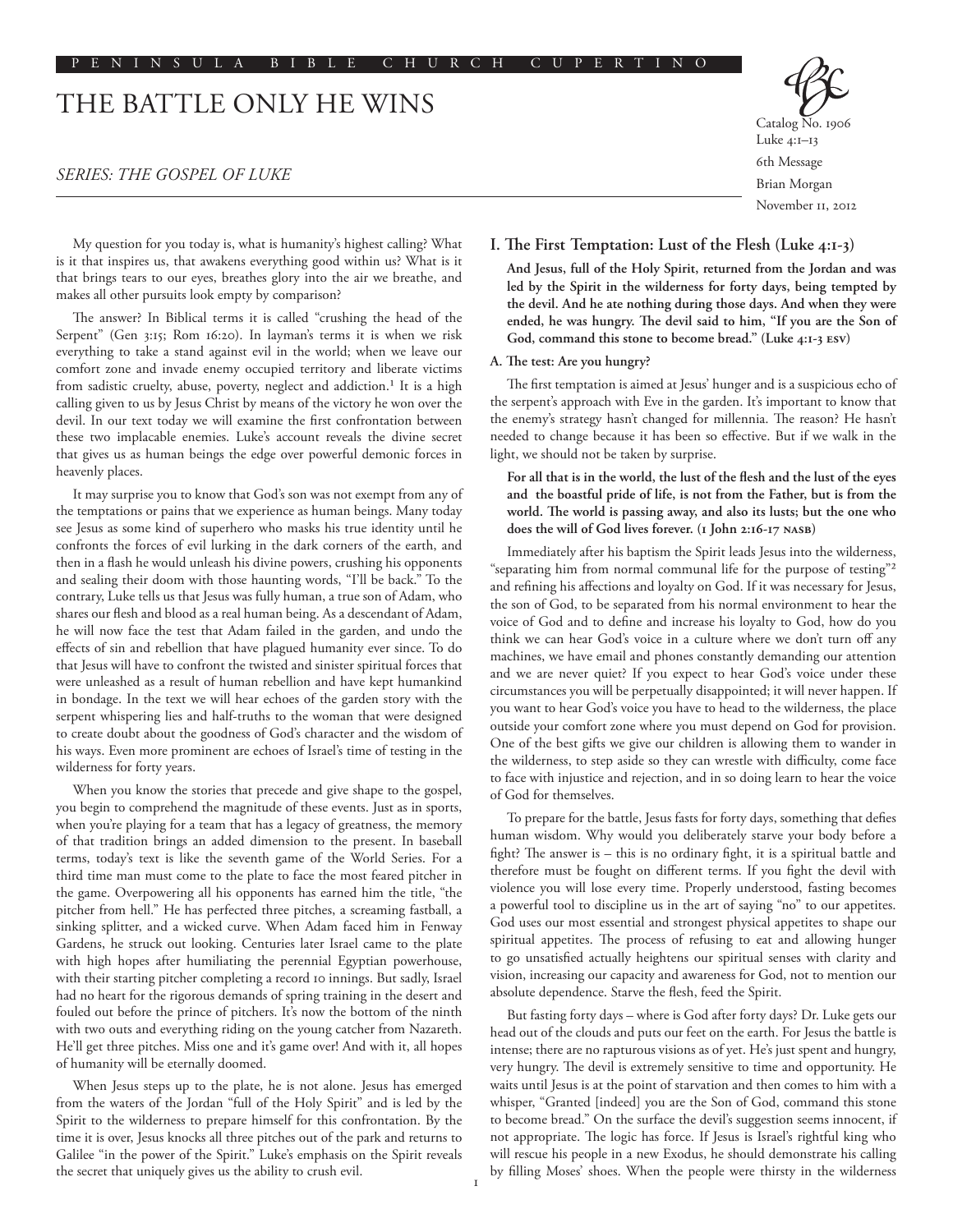But Jesus doesn't even flinch.

#### **B. The answer: Stay out of the kitchen!**

## **And Jesus answered him, "It is written, 'Man shall not live by bread alone.'" (v. 4)**

Are you hungry? There is only one chef, so stay out of the kitchen! There is a subtle point here that must not be missed. Moses was not commanded to "speak to the rock" in order to satisfy *his own thirst*, but rather to "give drink to the congregation and the cattle." The devil is tempting Jesus to use his office to feed himself. To counter the temptation, Jesus quotes from Deuteronomy where Moses reminds Israel how God provided manna for them in the wilderness:

And you shall remember the whole way that the LORD your God has **led you these forty years in the wilderness, that he might humble you, testing you to know what was in your heart, whether you would keep his commandments or not. And he humbled you and let you hunger and fed you with manna, which you did not know, nor did your fathers know, that he might make you know that man does not live by bread alone, but man lives by every word that comes from the mouth of the Lord. (Deut 8:2-3)**

The point is that bread "by itself" (i.e. separated from the life that God alone gives) cannot impart life to the soul. Only God's word gives real life. This was the lesson Israel was forced to learn as they collected bread from heaven each and every morning. Jesus refuses to make that illicit reach; he is waiting for God to feed him by his word. Delay does not mean God is not faithful. Delays are designed to increase our appetites for what is truly good, thereby increasing our capacity for joy when the gift is given. Matthew tells us that after Jesus withstood the temptations, "the devil left him, and behold, angels came and were *ministering (diakoneō* – "to serve") to him" (Matt 4:11). The term connotes loving service, especially with reference to "waiting on tables" (Luke 10:40; Acts 6:1). In all likelihood, the angels served Jesus heavenly food.

In John 4, Jesus plays this moment out again. His disciples have gone off to find food while Jesus ministers to the Samaritan woman. When the disciples return Jesus rebuffs their insistence to eat, telling them, "I have food you know not of." In 1998, a group of us from PBCC were in Romania for a conference, and at the end of the week when we were finished, James Garcia and I went to Simeria, a small Romanian town where some friends lived. Their home was perched on a hilltop overlooking the village; and just outside their door was a cornfield. Early Sunday morning James headed off to the cornfield with his guitar. When I asked him where he was going, he said, "Let's have church!" I invited our hostess, who was preparing breakfast, to join us. In typical Romanian fashion she politely refused, not wanting to abandon her kitchen responsibilities. But I told her that we wouldn't be long and she agreed to join us. When we started singing time stood still as heaven came into the cornfield. Later I wrote:

Yes upon this furrowed ground of sorrow's crop sown in years of pain descends our heavenly song joyous tears, let it rain, let it rain.

And there we stand upon the sod a small circle lost in time embraced for there it was in a field of corn Noah's heaven floods our space.

When we came back down to breakfast, I looked at the clock and it was 11:30. We sat at the table in stunned silence and looked at each other, but none of us could eat. God had already fed us. When our leader, Ionatan, joined us later that afternoon, I shared with him our experience. He smiled and just said, "I know." "How do you know?" I asked. He replied that the cornfield is a holy place. During Communist days they conducted illegal Bible studies at the home and when the Securitate came looking for them, angels came out of the cornfield and protected them. He said, "You just walked into the field of angels."

Jesus continued to impress upon the disciples how a spirit-filled man or woman receives their true food. When 5000 people gathered to be taught by Jesus the hour grew late and the disciples told Jesus to send them away so they could eat. But Jesus said, "You feed them." After they feed them, miraculously, there is food left over – 12 baskets full, one for each apostle. The lesson? The spirit-filled person does not feed his or her own appetites. Rather he or she feeds others first, and then God feeds them through the life they have given to others. When you are fed by means of the love you have given others, God is present in every bite.

## **II. Second Temptation: Lust of the Eyes (Luke 4:5-8)**

**And the devil took him up and showed him all the kingdoms of the world in a moment of time, and said to him, "To you I will give all this authority and their glory, for it has been delivered to me, and I give it to whom I will. If you, then, will worship me, it will all be yours." (vv. 5-7)**

#### **A. The temptation: Isn't this glorious?**

Like a modern telemarketer, the devil doesn't hang up easily. After a seductive whisper in the ear failed to unhinge Jesus' resolute trust in God, the devil ups the ante with a visionary excursion to a very high place. The "trip" is designed to create an adrenalin rush that suspends time and pressures him to act quickly. From that dizzying vantage point, Jesus is given a glimpse of all the kingdoms of the world "in a moment of time." It's a dazzling spectacle that would rival any Hollywood production for its cinematography and eye startling special effects. But before Jesus even has a chance to settle into his seat and taste the melted butter on his popcorn, it's over and the director starts in on his sales pitch. "Everything you saw has been *delivered (paradidōmi)* to me and I give *(diōmi)* it to whomever I choose. And today, I'm offering it all to you, yes you. Just sign on the dotted line."

For Luke's observant readers a light goes on. Earlier "we were led to believe that 'all the world' (2:1) was under the charge of the Roman emperor. Now…we discover that the world of humanity is actually ruled by the devil,"3 and he gives it to whomever he wishes. This is why Paul calls the devil "the prince of the power of the air" (Eph 2:2) and John affirms in his letter, "We know that…the whole world lies in the power of the evil one" (1 John 5:19). The only catch is if you want the glory, you have to do it *his way* (that's what worship entails). This has far reaching political implications and suggests that Rome's dominion over the world was given in exchange for their idolatrous worship and depraved morality.<sup>4</sup>

I often talk to people working in Silicon Valley companies and what amazes me is how some CEOs get to their lofty positions. More often than not they are abusive, demanding and immature, but they are nonetheless in charge of empires that practically have world dominion! As I read this passage I realized this is how these men have achieved their position – the devil gave it to them in exchange for their worship. I'm not suggesting they deliberately made a deal with the devil, but the truth is if you do things his way you can get ahead. You can have dominion, but it comes with a price.

Back in Jesus' mind is God's voice, "You are my son," from Psalm 2:7, the coronation Psalm of Israel's kings. Verse 8 and 9 read,

**"Ask of me, and I will make the nations your heritage, and the ends of the earth your possession. You shall break them with a rod of iron and dash them in pieces like a potter's vessel."**

God has already promised the Son the ends of the earth as his inheritance. The Father says that all he has to do is ask (prayer), and it will be his. Now the devil places himself in the role of God as benefactor and offers it to Jesus without the shameful "stigma" of the cross (note the wordplay of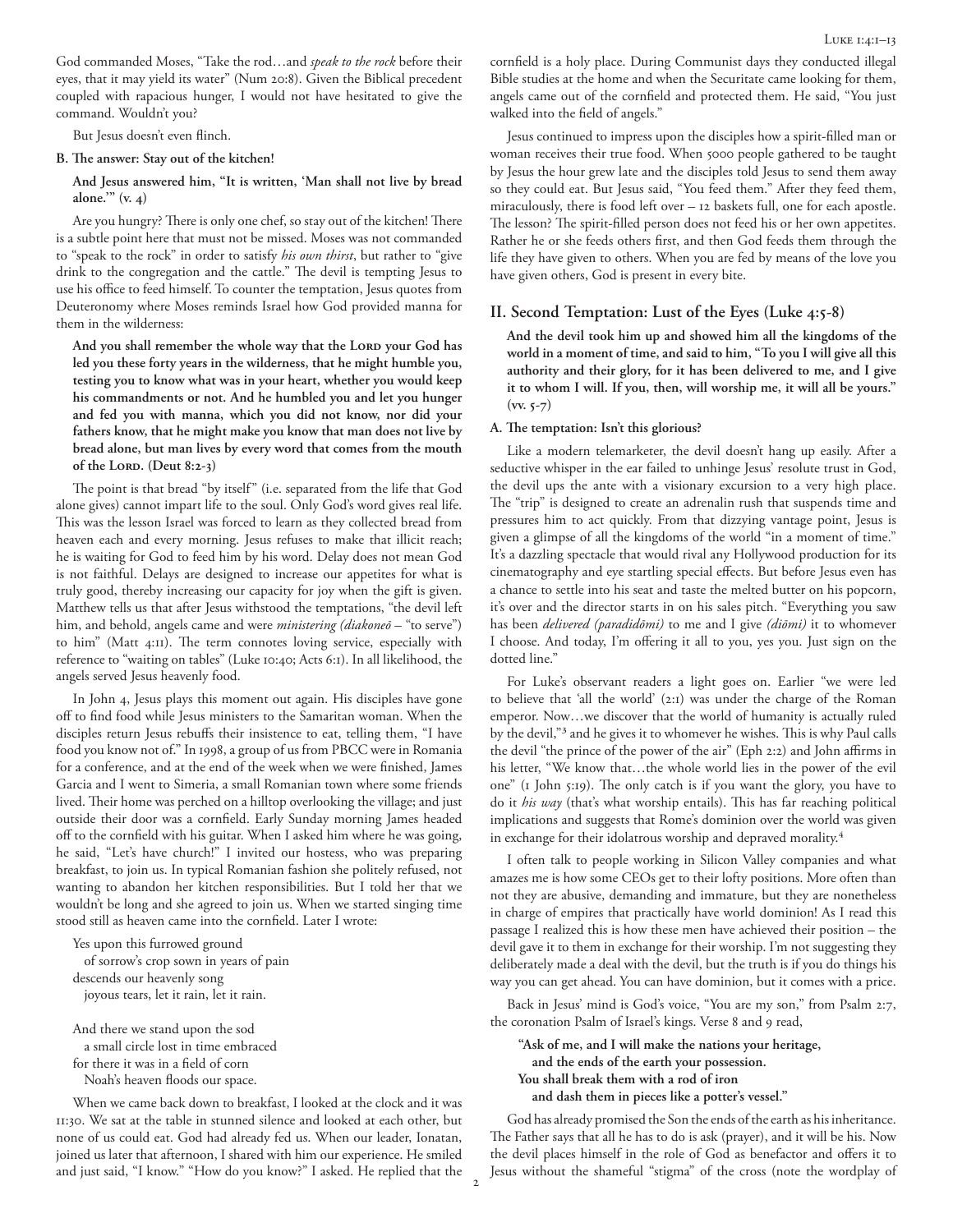#### THE BATTLE ONLY HE WINS

"stigma" with a "moment" *[stigmē]* of time). When the devil claims that all political authority and the honor that goes with it has been "delivered over" *(paradidoœmi)* to him, he has chosen a verb that is a painful reminder to Jesus of what he will undergo, if he pursues his calling God's way. It is most often used in the gospels, on Jesus' own lips, for the announcement of his suffering and passion.

He is *delivered over* into the hands of men (Luke 9:44), to the high priest and scribes (Matt 20:18), to the Gentiles (Luke 18:32), to Pilate (Matt 27:2), to the death sentence (Luke 24:20) and to crucifixion (Matt 26:2). Judas, the person who delivers him up, is the betrayer.<sup>5</sup>

#### **B. The answer: It's a sham!**

**And Jesus answered him, "It is written, 'You shall worship the Lord your God, and him only shall you serve.'" (v. 8)**

Jesus sees the reality beneath the lies, for it is all a sham. Yes, the devil has the authority to give worldly success to whomever he chooses, but it's only yours for a "moment in time." You may remember the old TV series, *"Queen for a Day."* The devil has its counterpart called *"King for a Day."* As Andy Warhol reminds us, "Everyone will be world-famous for 15 minutes." But what's worse is that it costs you everything—your honor, your integrity, your life. In the end you end up the shell of a person without a soul.

The only use of *stigmē* in the Septuagent is revealing and strengthens our resolve to refuse anyone who offers us glory "in a moment" of time, for they will be visited by the LORD of hosts in an "an instant *(stigme)* suddenly," and their judgment will be eternal.

**And in an instant (stigmē) suddenly,** you will be visited by the LORD of hosts **with thunder and with earthquake and great noise, with whirlwind and tempest, and the flame of a devouring fire. (Isa 29:5c-6)**

Jesus refuses to abandon his supreme loyalty to God, the only one worthy of our worship. Paul's words are salient: "For freedom Christ has set us free; stand firm therefore, and do not submit again to a yoke of slavery" (Gal 5:1).

#### **III. Third Temptation: Boastful Pride of Life (Luke 4:9-12)**

**And he took him to Jerusalem and set him on the pinnacle of the temple and said to him, "If you are the Son of God, throw yourself down from here, for it is written, 'He will command his angels concerning you, to guard you,' and 'On their hands they will bear you up, lest you strike your foot against a stone.'" (vv. 9-11)**

## **A. The temptation: What is power for?**

The third test takes place at the temple, no doubt to impress upon Jesus the dark fate that awaits him there. The devil strategically sets Jesus in a very precarious position "on the pinnacle of the temple," to awaken his sense of impending danger. The exact spot is not given, but most scholars think it refers to "the South-East corner of the temple area where one could look straight down from the roof of Solomon's Porch into the Kidron Valley,"6 some four hundred and fifty feet below. Directly behind Jesus is the temple, the locus of God's presence and power to protect all who take refuge in him (Pss 2:12; 61:4; 91:4). A rabbinical tradition reads, "When the king, Messiah reveals himself, then he comes and stands on the roof of the holy palace."7

With the stage strategically set, the devil whispers, "Since you are the Son of God, throw yourself down from here." Here is Jesus' opportunity to prove to the nation who he is. Since Jesus has been resolute on defining his identity and calling from Scripture, the devil chooses a text that speaks to the heart of the issue, Psalm 91.8 The psalm gives voice to the protection God gives to the Davidic king, who has made the Lord his refuge and dwelling place. With that the devil plays the final card in his hand, purporting to speak with God's own unadulterated voice.

**Because you have made the LORD your dwelling place the Most High, who is my refuge no evil shall be allowed to befall you, no plague come near your tent. For he will command his angels concerning you to guard you in all your ways. On their hands they will bear you up, lest you strike your foot against a stone. (Ps 91:9-12) B. The answer: To confront and destroy the forces of evil?**

**And Jesus answered him, "It is said, 'You shall not put the Lord your God to the test.'" (v. 12)**

How do you respond to God's words in the devil's mouth? It's a common ploy. The devil offers Jesus a valid promise from Scripture (Ps 91:11-12). On the one hand, the promise was true – God would protect his Messiah – but on the other, Jesus is keenly aware that forcing God to prove his faithfulness is blasphemous (Exod 17:1-7).

If we continue reading, we discover the devil left out the next verse, which gives the reason for angelic protection. God's protection is not to be harnessed for self-glorification, but to conquer evil: "You will tread upon the lion and cobra, the young lion and the serpent you will trample underfoot" (Ps 91:13). Had the devil quoted that verse, he would have signed his own death warrant. As Jesus was well versed in Israel's wilderness tradition, he was able to subdue the satanic seduction with just one verse from Moses' teaching on this subject: "You shall not put the LORD your God to the test, as you tested him at Massah" (Deut 6:16; Exod 17:1-7). This tells us that it is not enough to know a few verses to overcome our adversary; you must immerse yourself in whole texts of Scripture.

Yesterday Stanford University started a new quarterback in their lineup who was outstanding. When the coach was asked why they didn't play him at the beginning of the season, he replied that he wasn't ready. He had not yet memorized and mastered the 300-page play book. If we train our athletes to be that prepared before facing their opponents, what makes us think we can do battle in the real war without rigorous dedication and discipline? Make no mistake about it – our generation is fast becoming biblically illiterate. If you are serious about crushing the head of the Serpent then you must master your playbook.

Carroll notes that, "Jerusalem becomes the place for the climactic test of Jesus' fidelity, both in this episode and in the larger narrative. Just as Jesus now refuses to presume upon God's power to deliver from injury, he will at the end of life refuse to "save himself" (23:35; 37, 39) or demand that God do so (22:42)."9 The devil responds to Jesus' refusal with frustration and rage, as this is perhaps the place where, according to Eusebius, James, the Lord's brother, was hurled down to his death.

Our culture thrives on the thrill of surviving danger. As if life isn't dangerous enough, we manufacture death-defying stunts and offer fame and fortune to those who are brave enough to take the risk and come out on top. Indy cars race within inches of each other at speeds close to 200 mph, while nervous family members pray for God's protection. We are forever creating new competitions, extreme-sports, which push athletes beyond human limitations, as close to death's wall as possible. It's all for the incredible rush. Most survive; the unfortunate few do not. Why spend your life flirting with death, testing God and tempting fate, when you can use all the resources of heaven to rescue precious souls from the grip of evil.

## **IV. Epilogue: Victory (Luke 4:13-14)**

**And when the devil had ended every temptation, he departed from him until an opportune time. And Jesus returned in the power of the Spirit to Galilee, and a report about him went out through all the surrounding country. (v. 13-14)**

The devil, having failed to divert the Son from his true vocation and loyalty to his Father, departs "until an opportune time." In the end the test proved beneficial to Jesus on many levels.